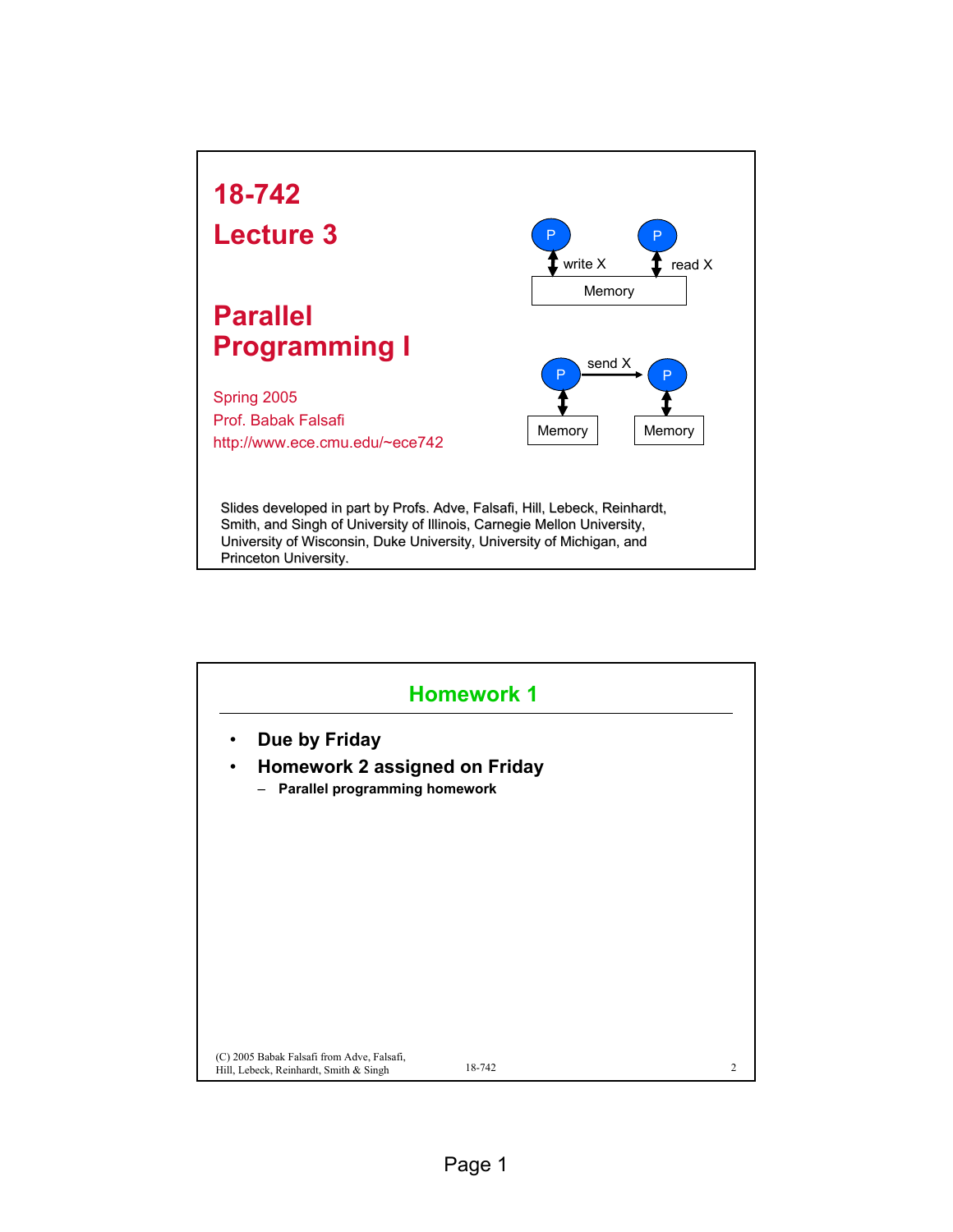

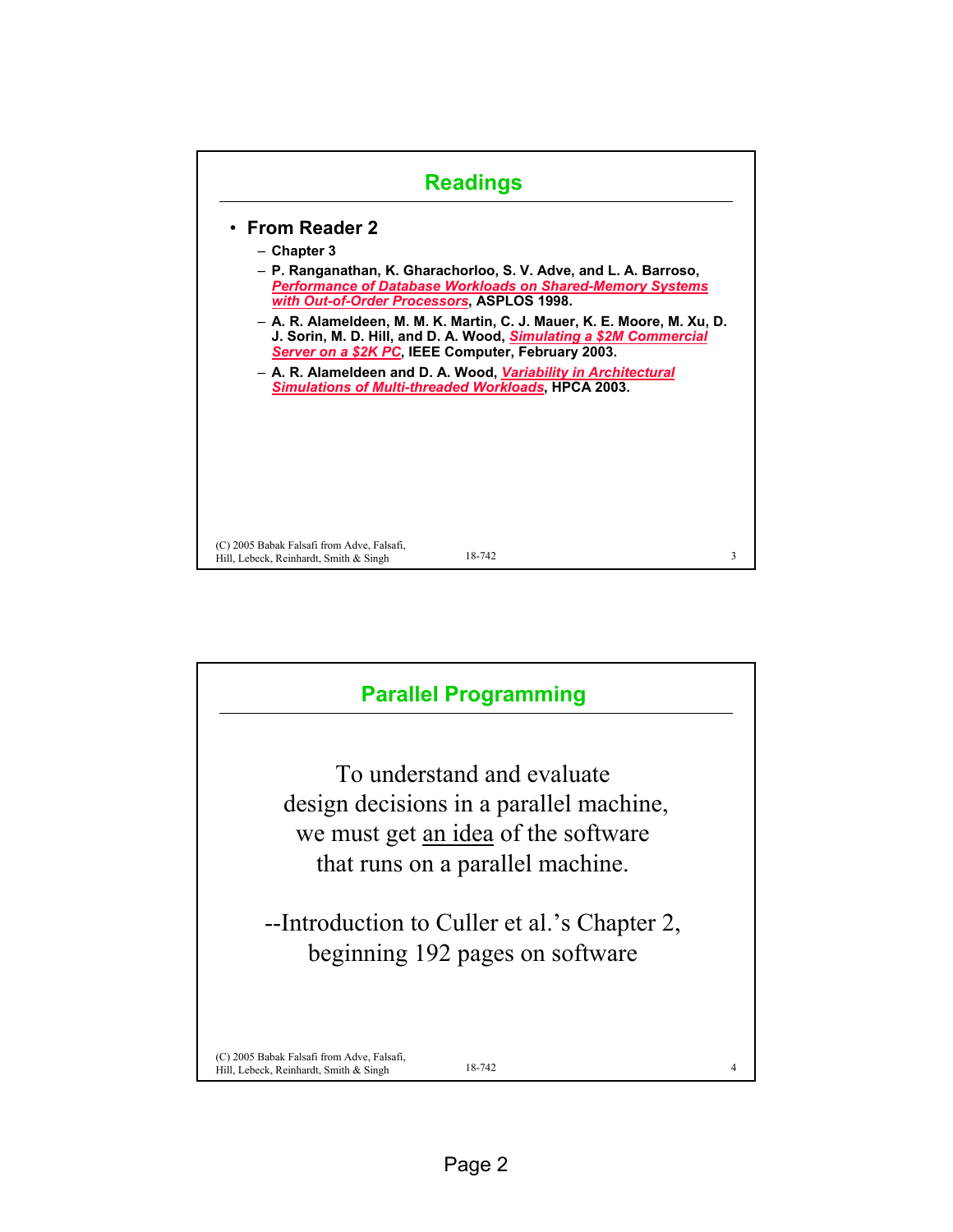

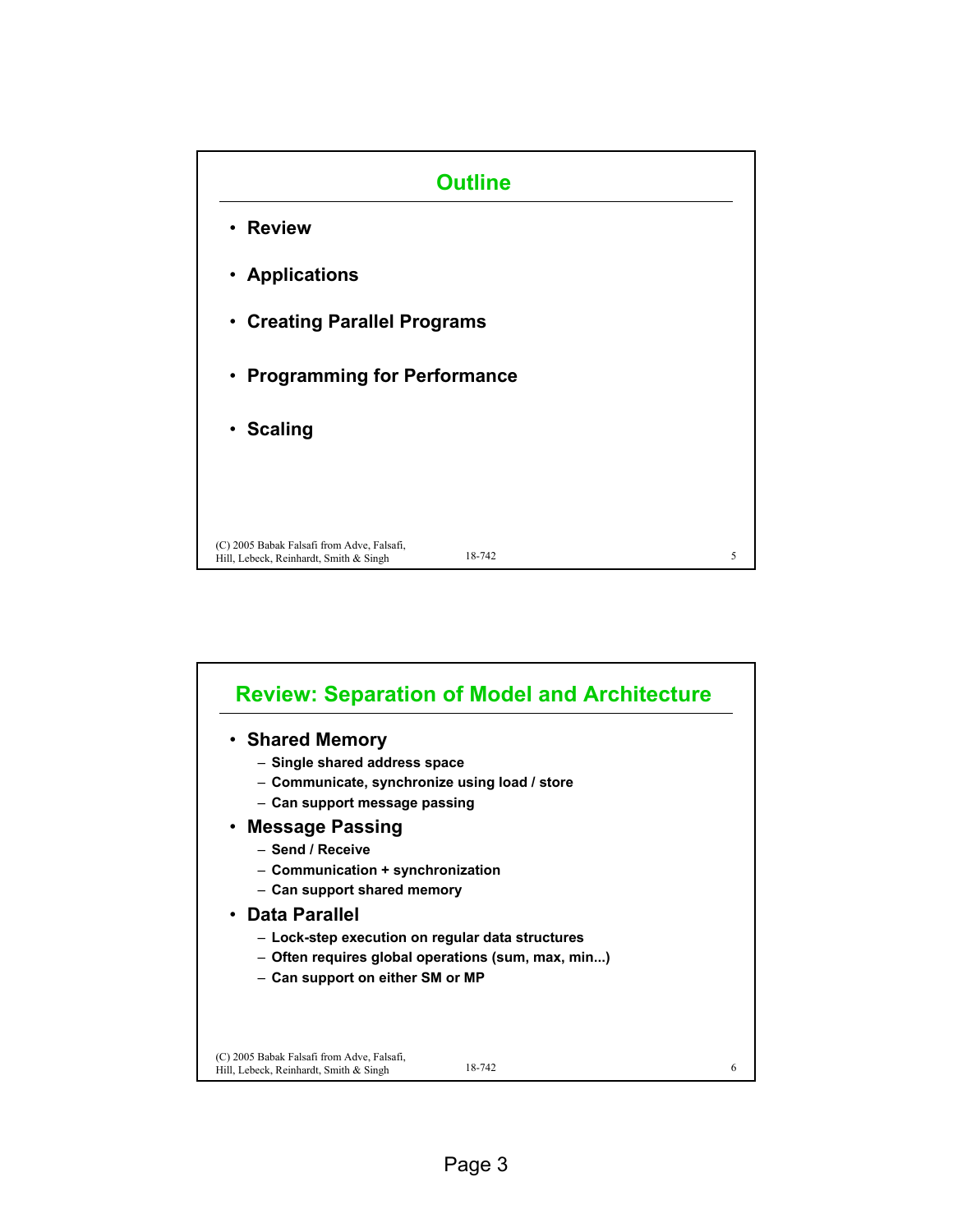

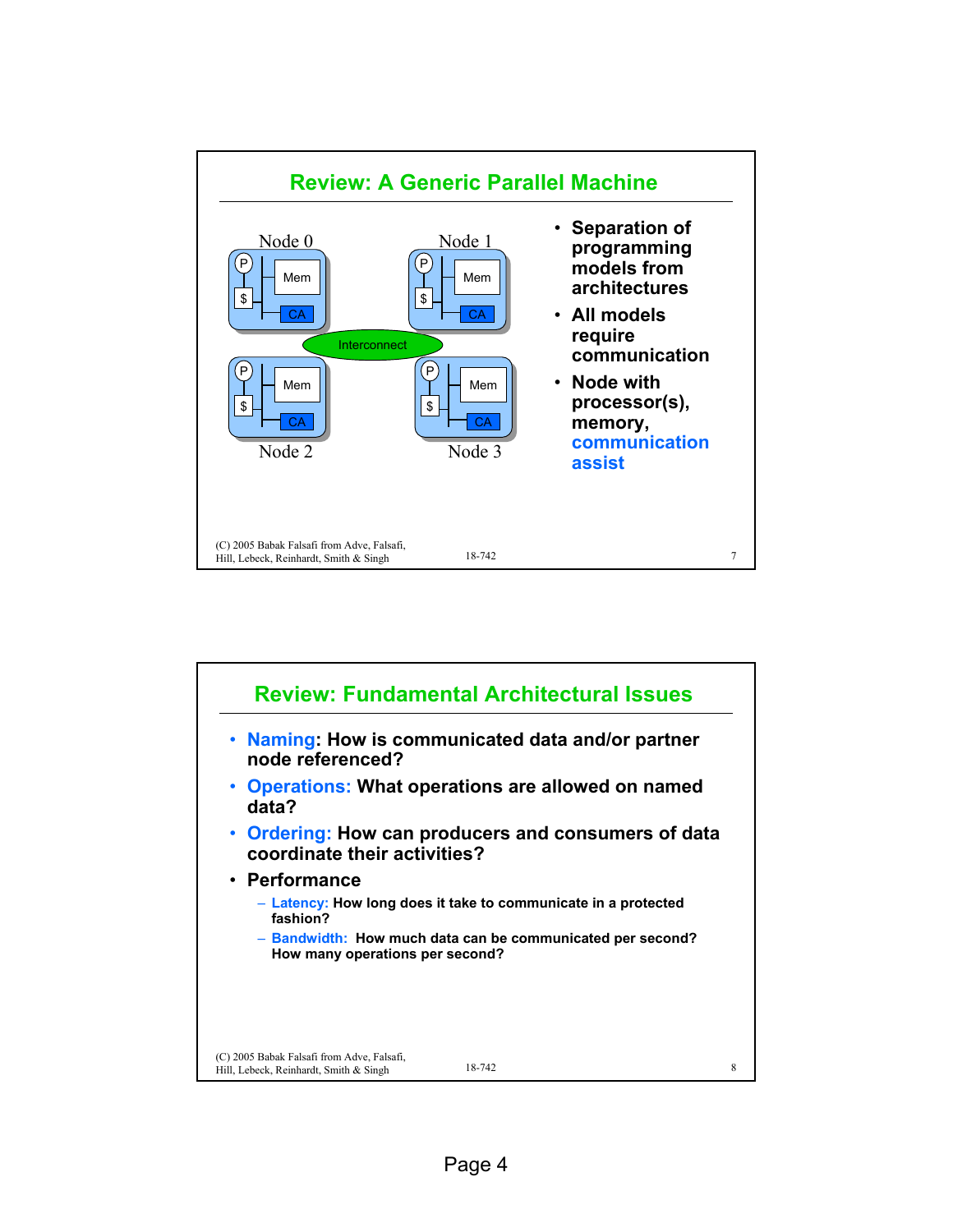

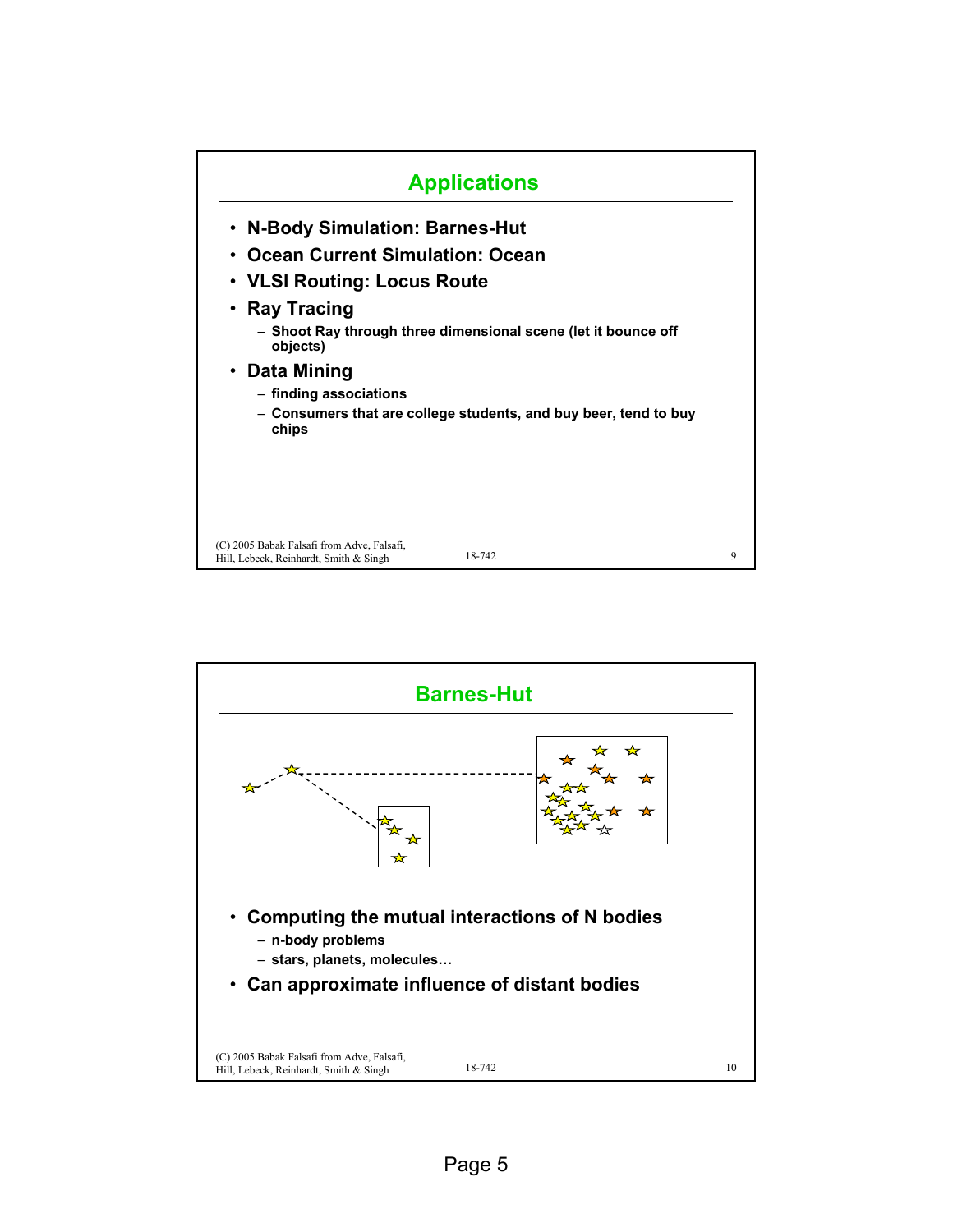

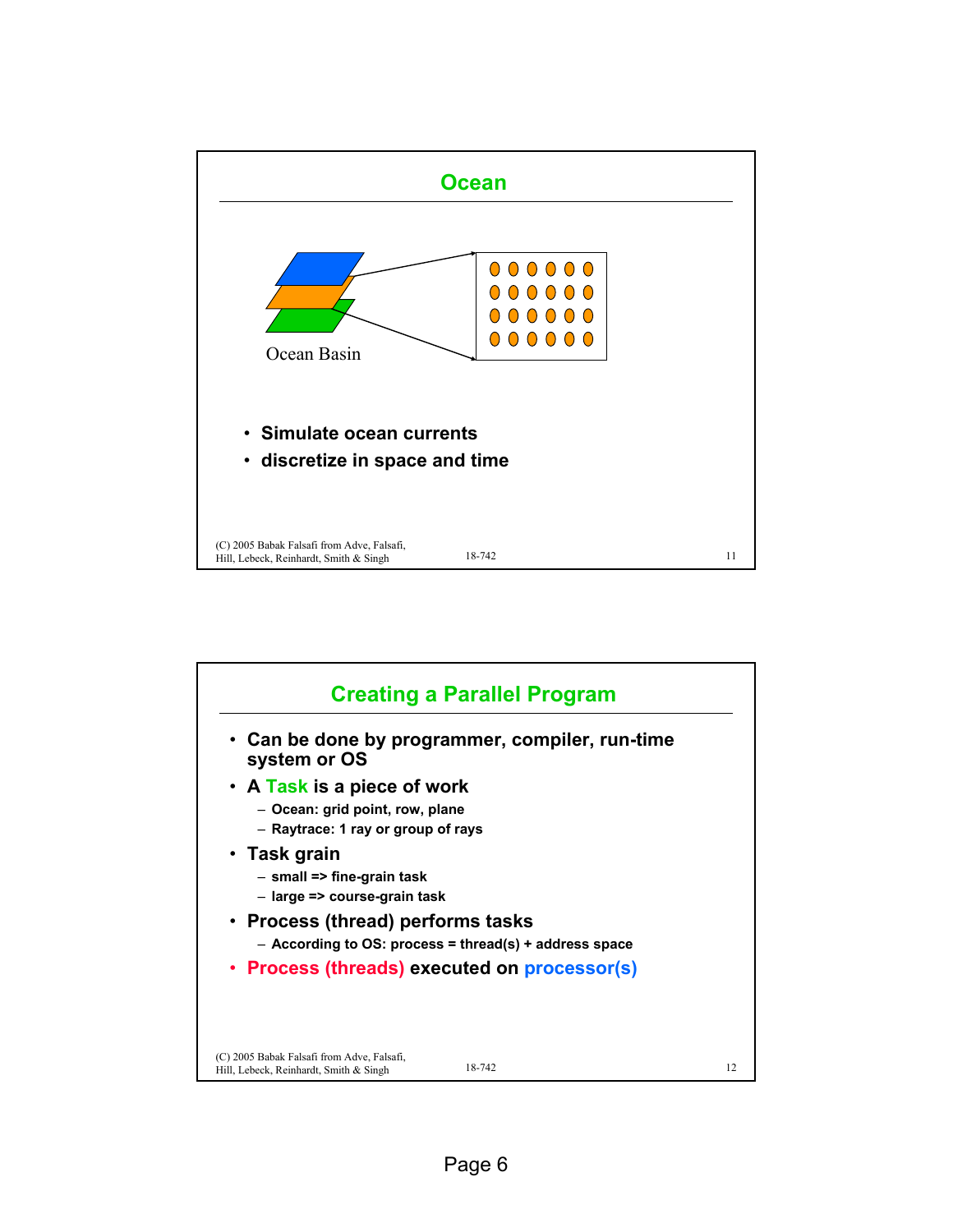

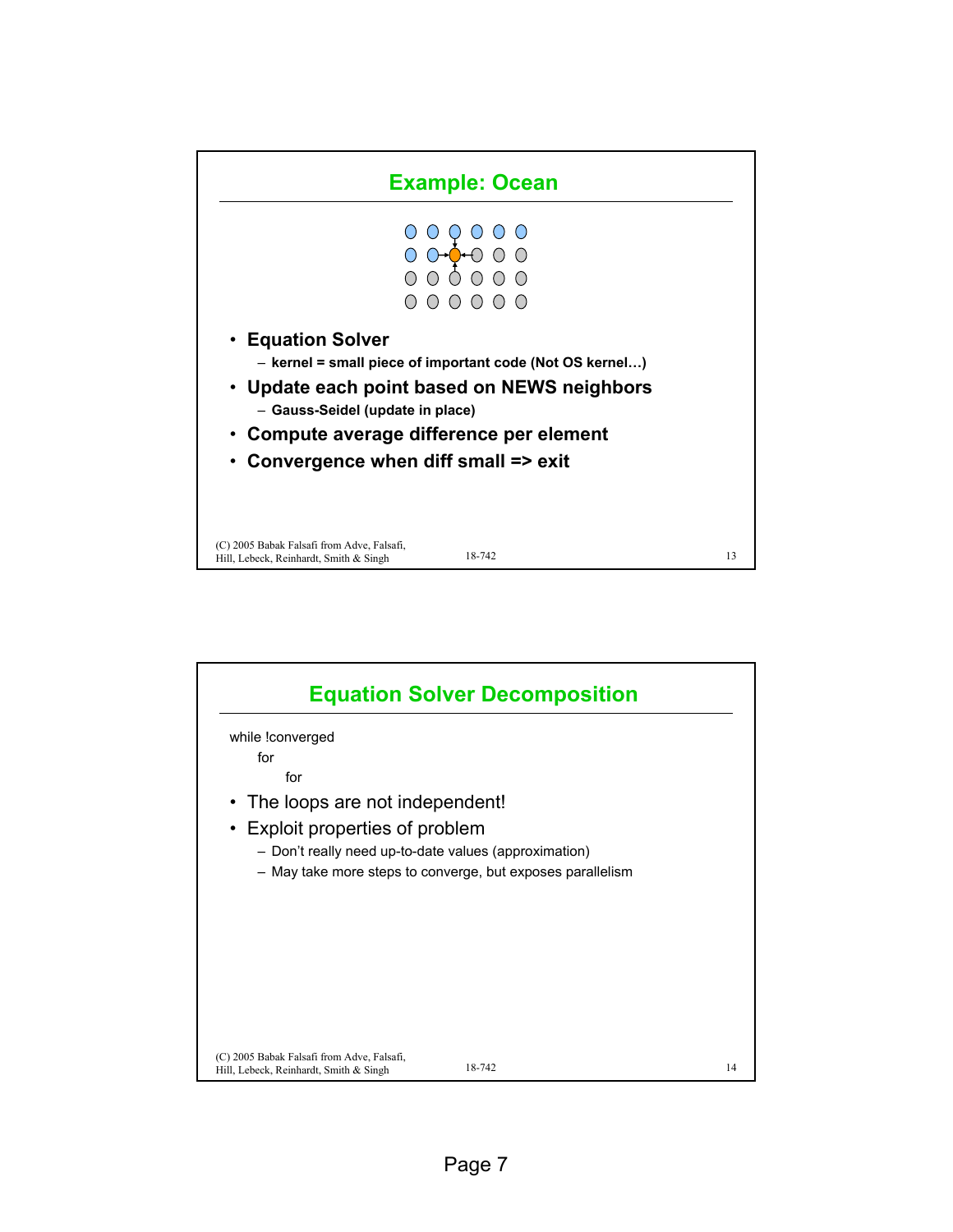

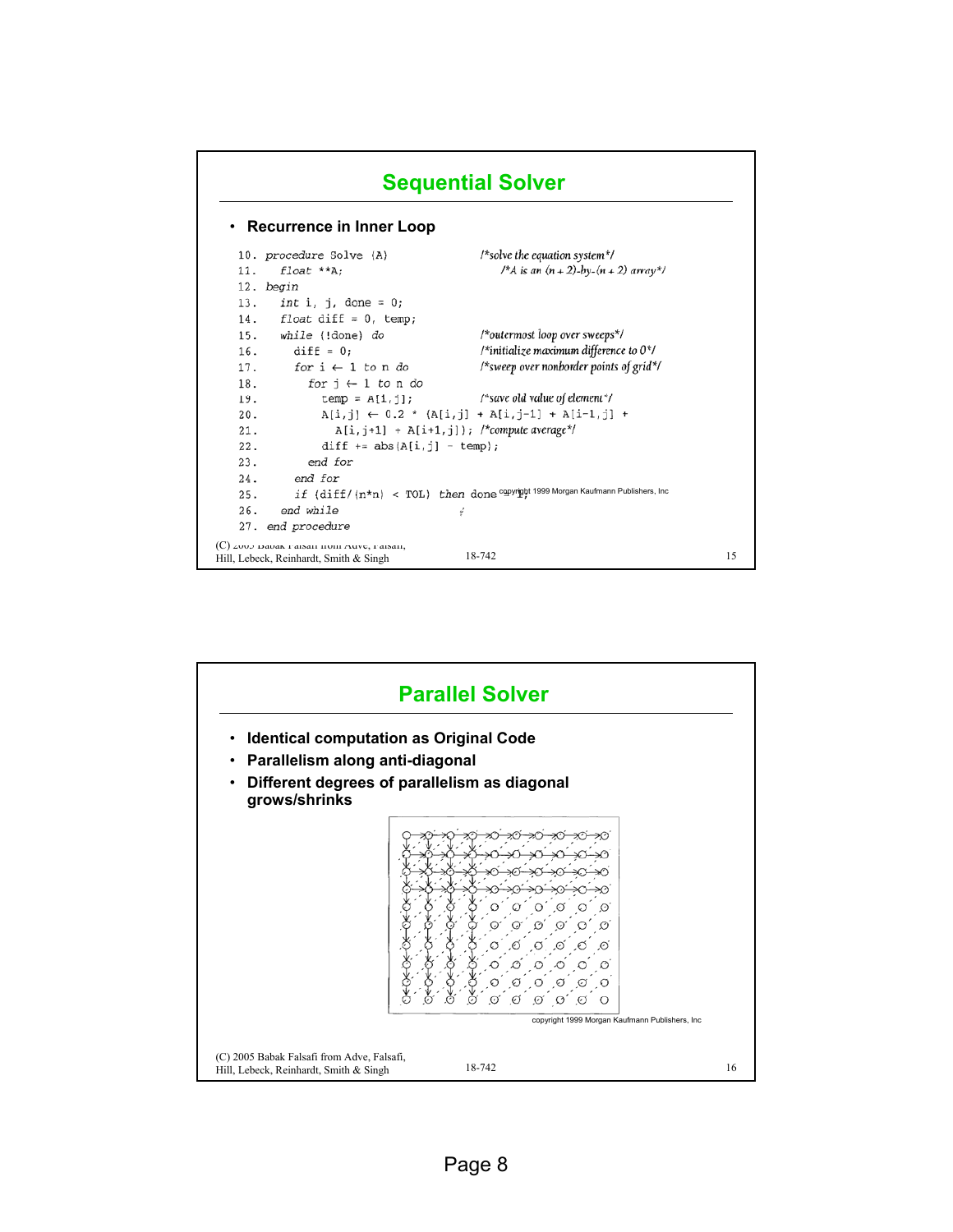

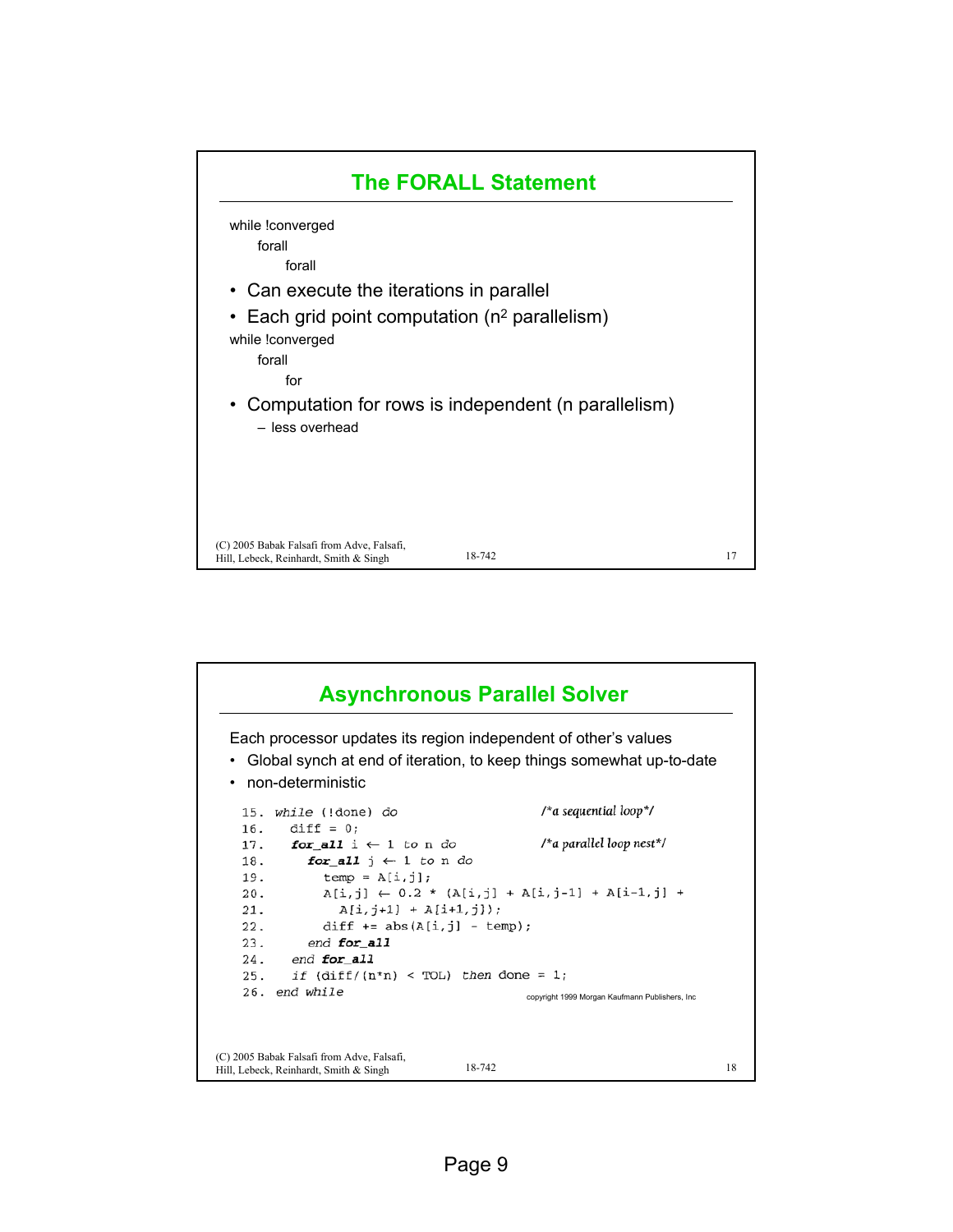

| • Macro Package, runtime system must implement |                                                         |  |  |
|------------------------------------------------|---------------------------------------------------------|--|--|
| - portability                                  |                                                         |  |  |
| CREATE(p, proc, args)                          | Create p processes executing proc(args)                 |  |  |
| G MALLOC(size)                                 | Allocate shared data of size bytes                      |  |  |
| LOCK(name)                                     |                                                         |  |  |
| UNLOCK(name)                                   |                                                         |  |  |
| BARRIER(name,number)                           | Wait for number processes to arrive                     |  |  |
| WAIT FOR END(number)<br>WAIT(flag)             | Wait for number processes to terminate<br>while(!flag); |  |  |
| SIGNAL(flag)                                   | flag = $1$ ;                                            |  |  |
|                                                |                                                         |  |  |
|                                                |                                                         |  |  |
|                                                |                                                         |  |  |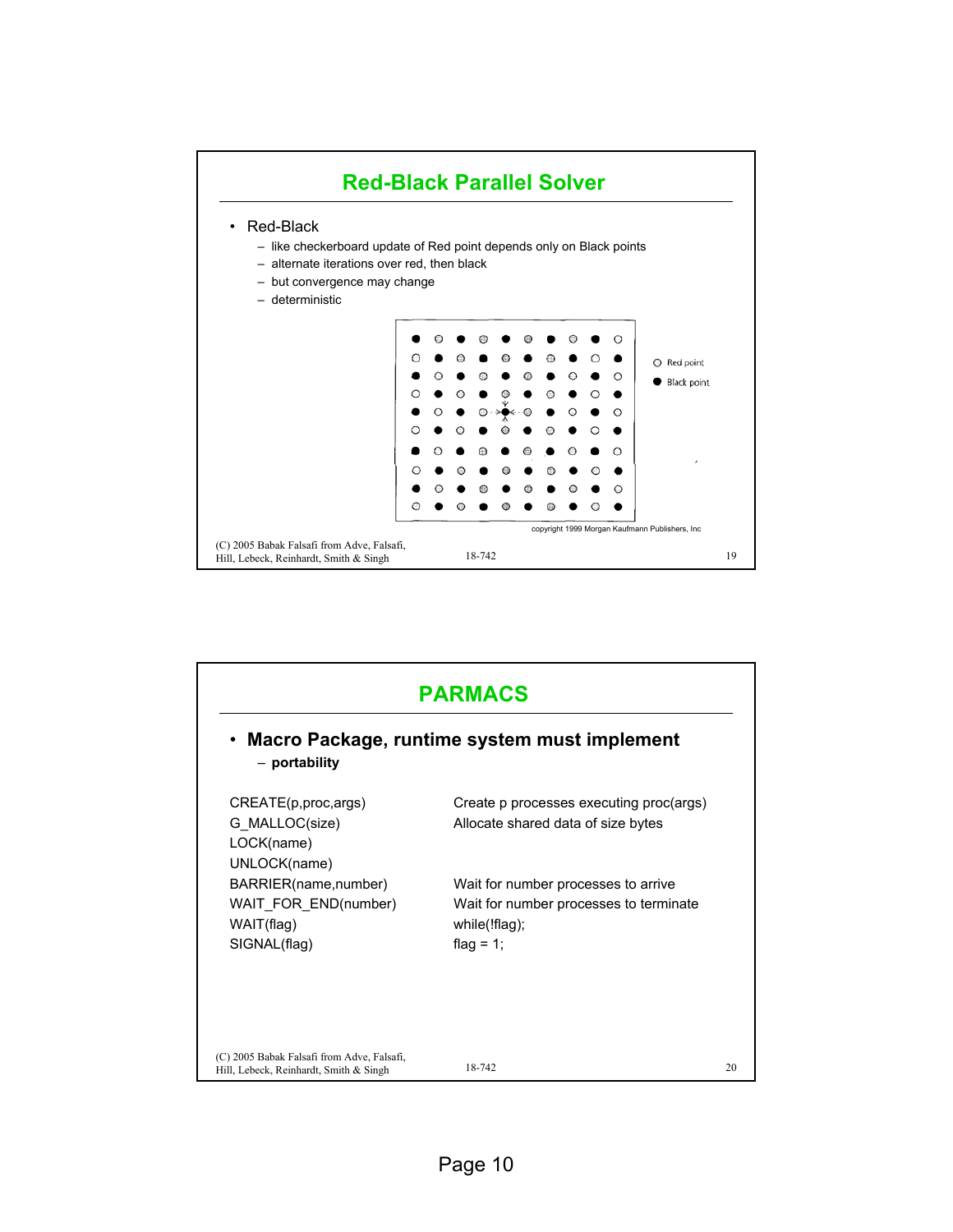## **Shared Memory Programming**



| <b>Some Basic Message-Passing Primitives</b><br>Table 2.3 |                                         |                                                                                                                                                                                     |
|-----------------------------------------------------------|-----------------------------------------|-------------------------------------------------------------------------------------------------------------------------------------------------------------------------------------|
| Name                                                      | Syntax                                  | <b>Function</b>                                                                                                                                                                     |
| CREATE                                                    | CREATE (procedure)                      | Create process that starts at procedure                                                                                                                                             |
| <b>SEND</b>                                               | SEND(src_addr, size,<br>dest, tag)      | Send size bytes starting at src_addr to the<br>dest process, with tag identifier                                                                                                    |
| <b>RECEIVE</b>                                            | RECEIVE(buffer_addr,<br>size, src, tag) | Receive a message with the tag identifier from<br>the sec process, and put size bytes of it into<br>buffer starting at buffer_addr                                                  |
| SEND_PROBE                                                | SEND PROBE(tag, dest)                   | Check if message with identifier tag has been<br>sent to process dest (only for asynchronous<br>message passing, and meaning depends on<br>semantics, as discussed in this section) |
| RECV_PROBE                                                | RECV_PROBE(tag, src)                    | Check if message with identifier tag has been<br>received from process s.r.c (only for asynchro-<br>nous message passing, and meaning depends<br>on semantics)                      |
| BARRIER                                                   | BARRIER (name, number)                  | Global synchronization among number pro-<br>cesses: none gets past BARRIER until number<br>have arrived                                                                             |
| WAIT_FOR_END                                              | WAIT_FOR_END(number)                    | Wait for number processes to terminate                                                                                                                                              |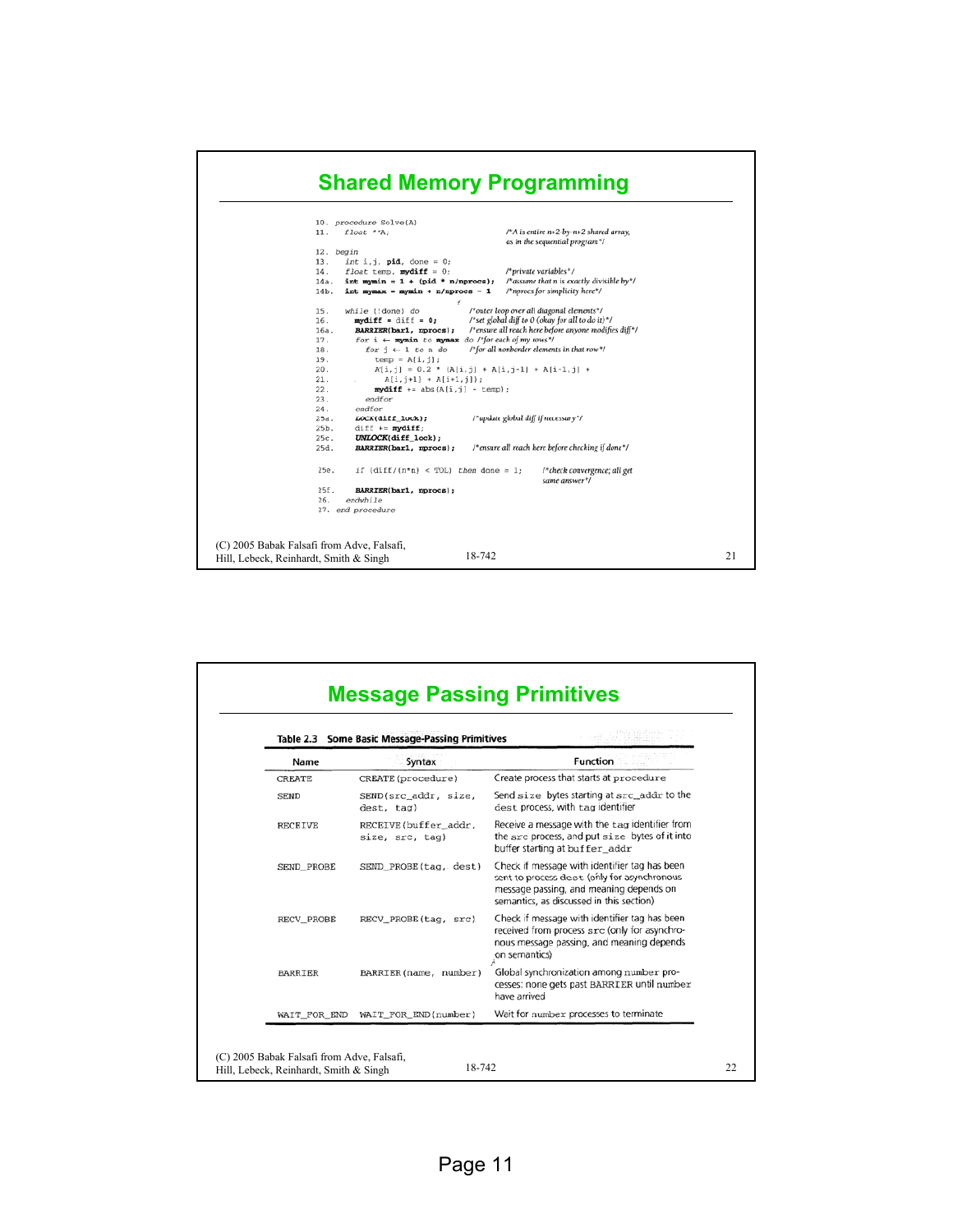

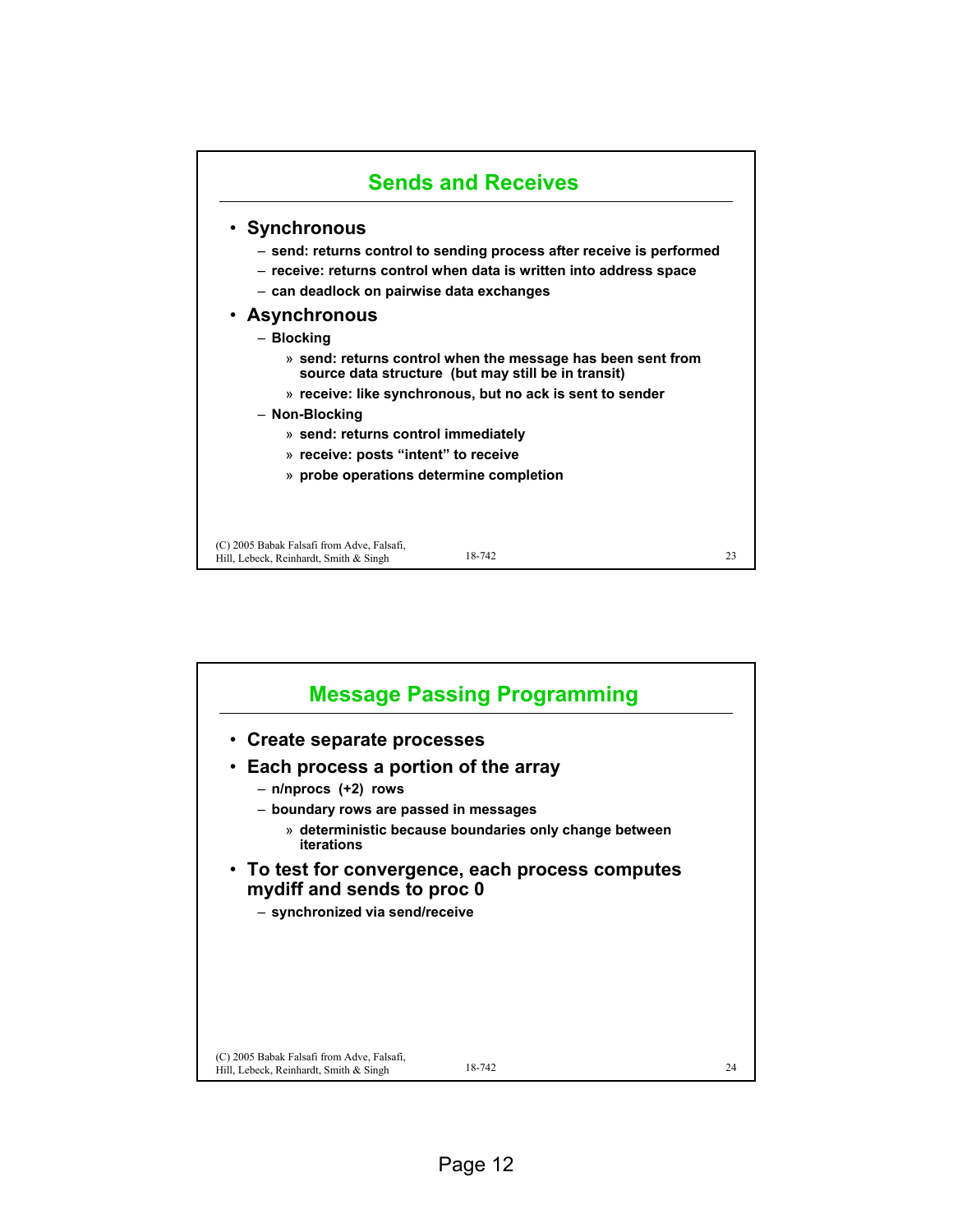## **Message Passing Programming 1 of 2**

```
10. procedure Solve()
 11. begin
 13.int i, j, pid, n' = n/nprocs, done = 0;
         float temp, tempdiff, mydiff = 0;
                                                   /*private variables*/
 14.6.
      myA \leftarrow \text{malloc}(a 2-d \text{ array of size } [n/nprocs + 2] \text{ by } n+2);/*my assigned rows of A^*//*initialize my rows of A, in an unspecified way*/
 7<sub>1</sub>initialize(myA);
 15. while (!done) do
                                         /*set local diff to 0*/
 16.
         mydiff = 0;16a. if (pid != 0) then SEND(\&myA[1,0],n^*sizeof(float),pid-1,ROW);16b. if (pid = nprocs-1) then
              \textit{SEND}(\&myA[n',0],n^* \text{size}of(float), pid+1, ROW);
         if (pid != 0) then RECEIVE(\&myA[0,0],n*sizeof(float),pid-1,ROW);16c.16d.
         if (pid != nprocs-1) then
              RECEIVE(\& myA[n'+1,0], n*sizeof(float), pid+1,ROW);/*border rows of neighbors have now been copied
                                         into myA[0,*] and myA[n'+1,*]*/
                                                     copyright 1999 Morgan Kaufmann Publishers, Inc
(C) 2005 Babak Falsafi from Adve, Falsafi,
                                         18-742 25
Hill, Lebeck, Reinhardt, Smith & Singh
```
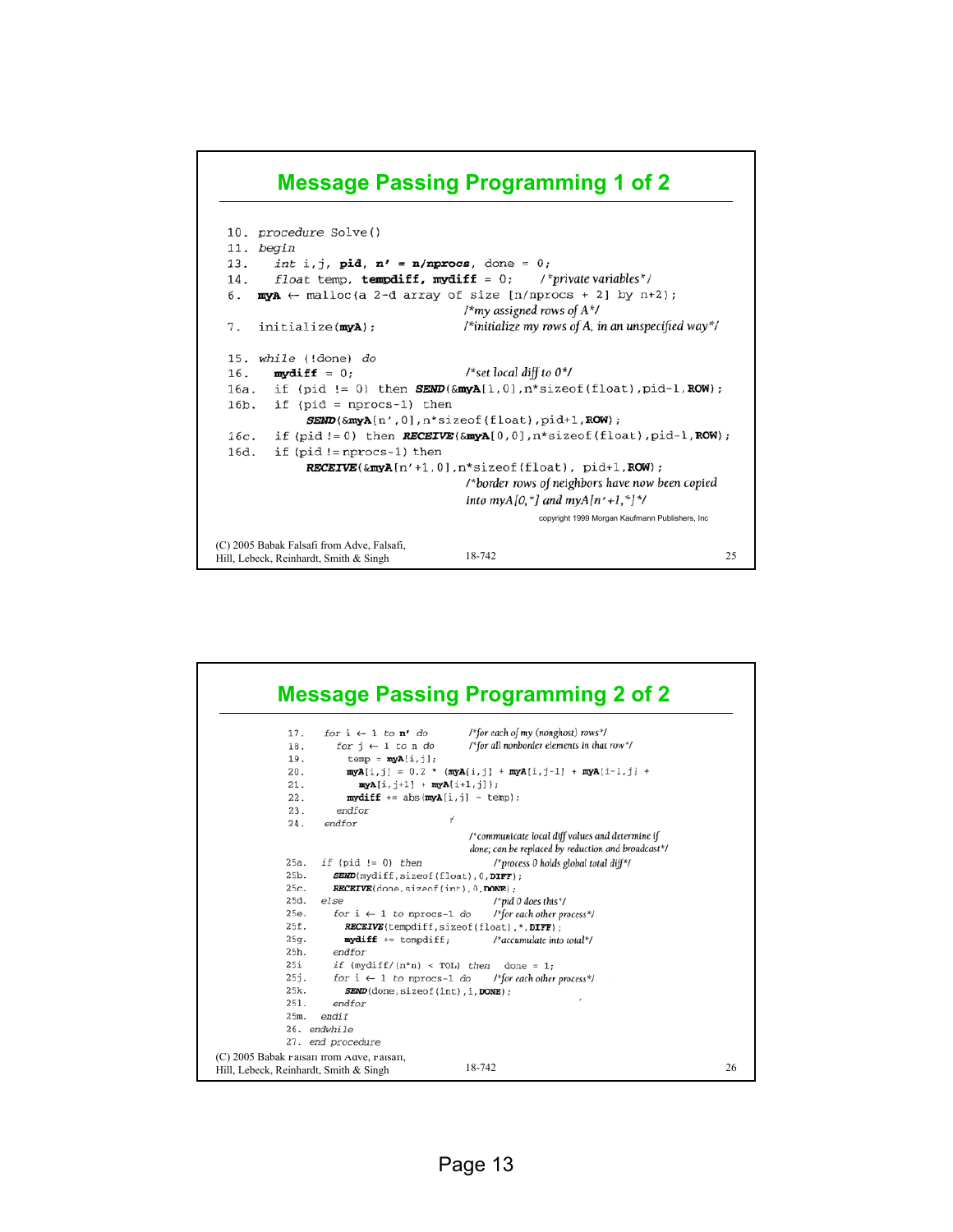

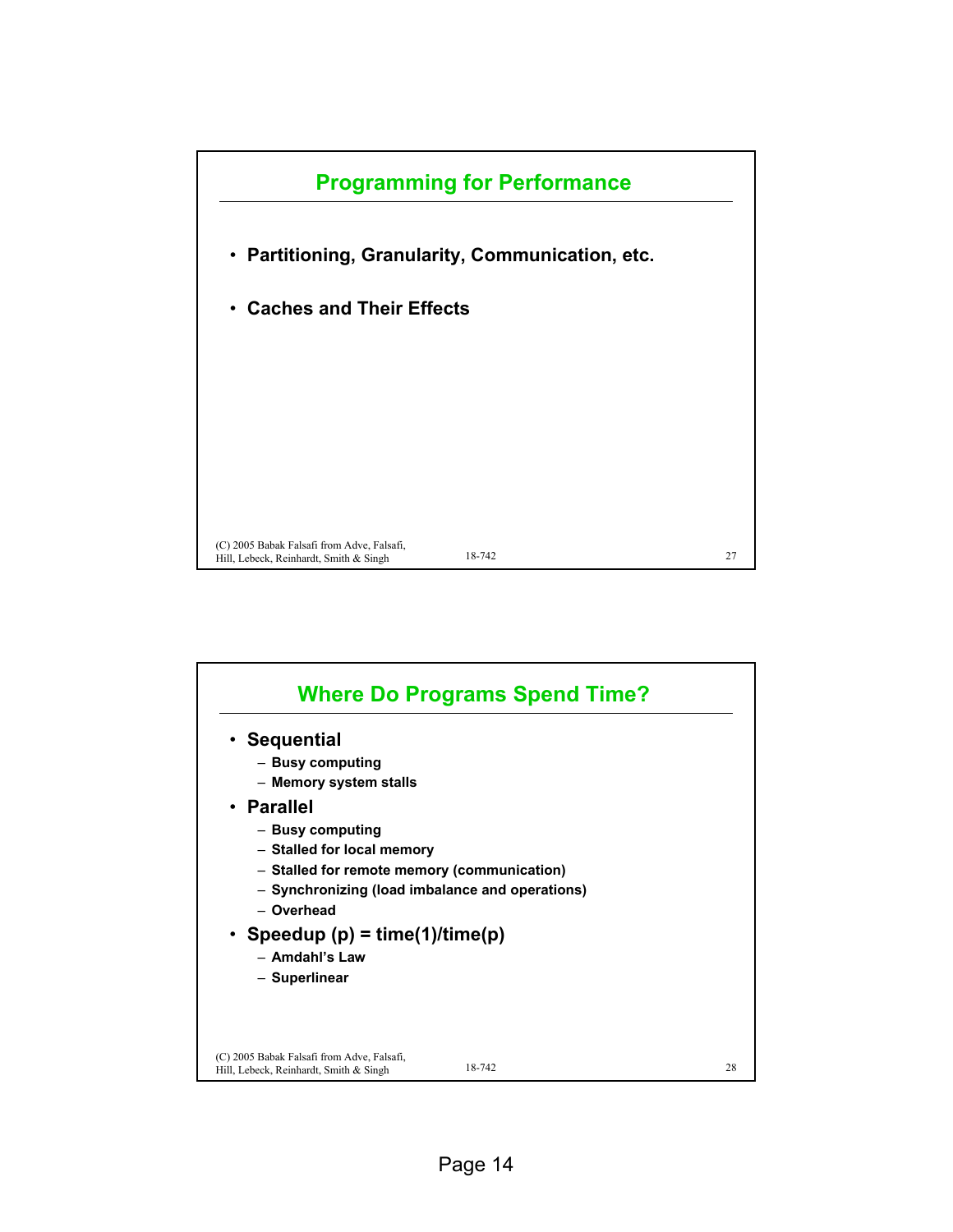

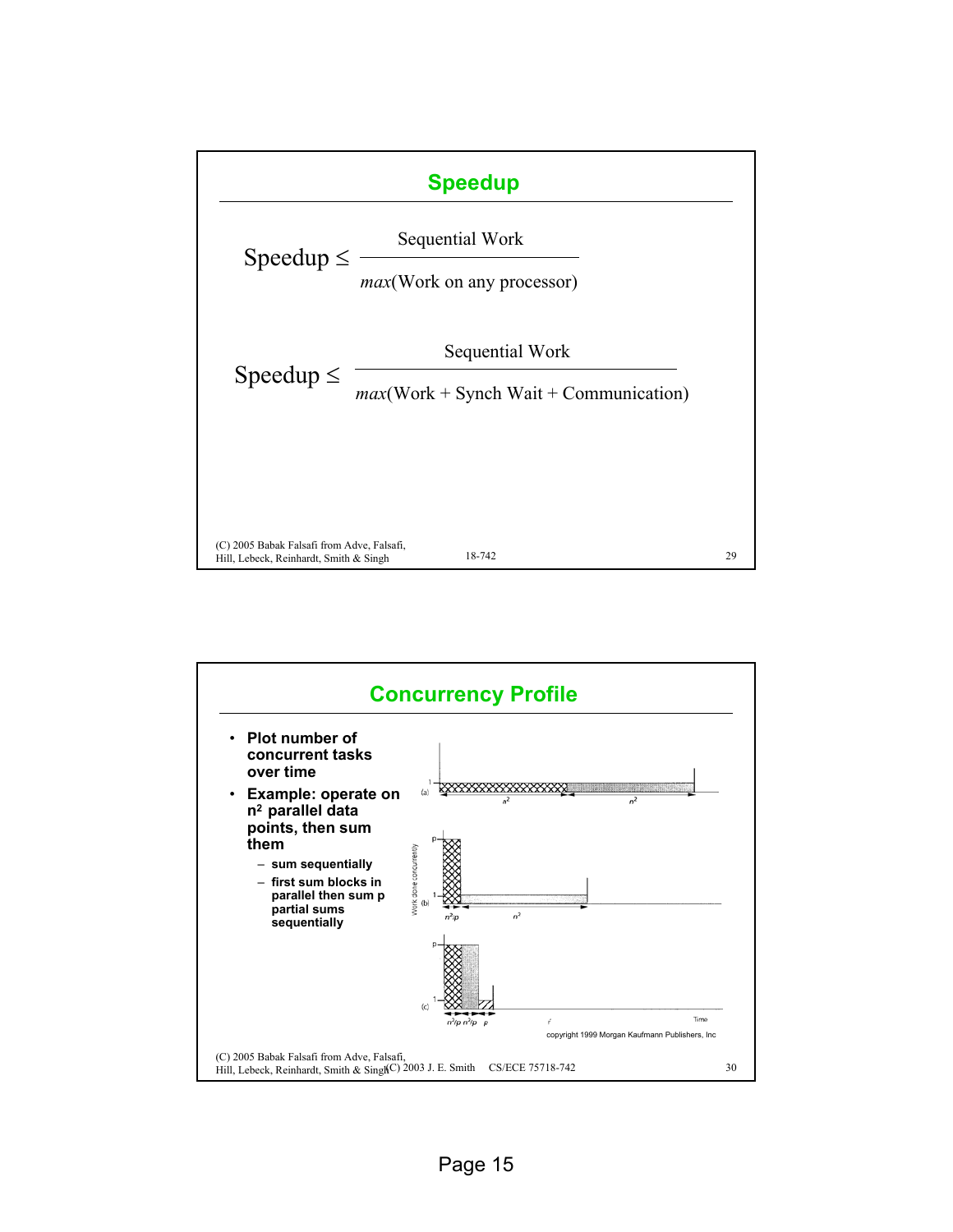

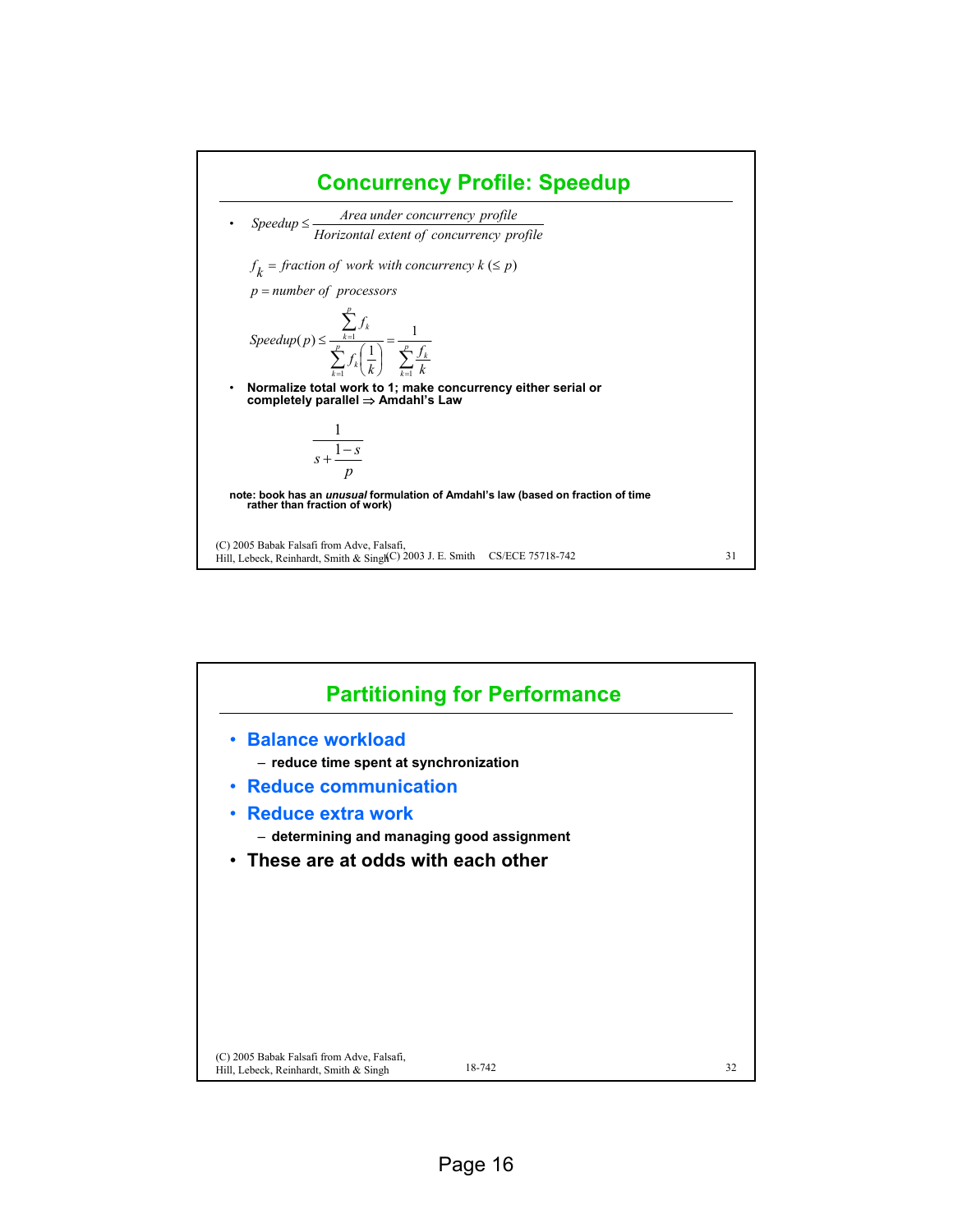

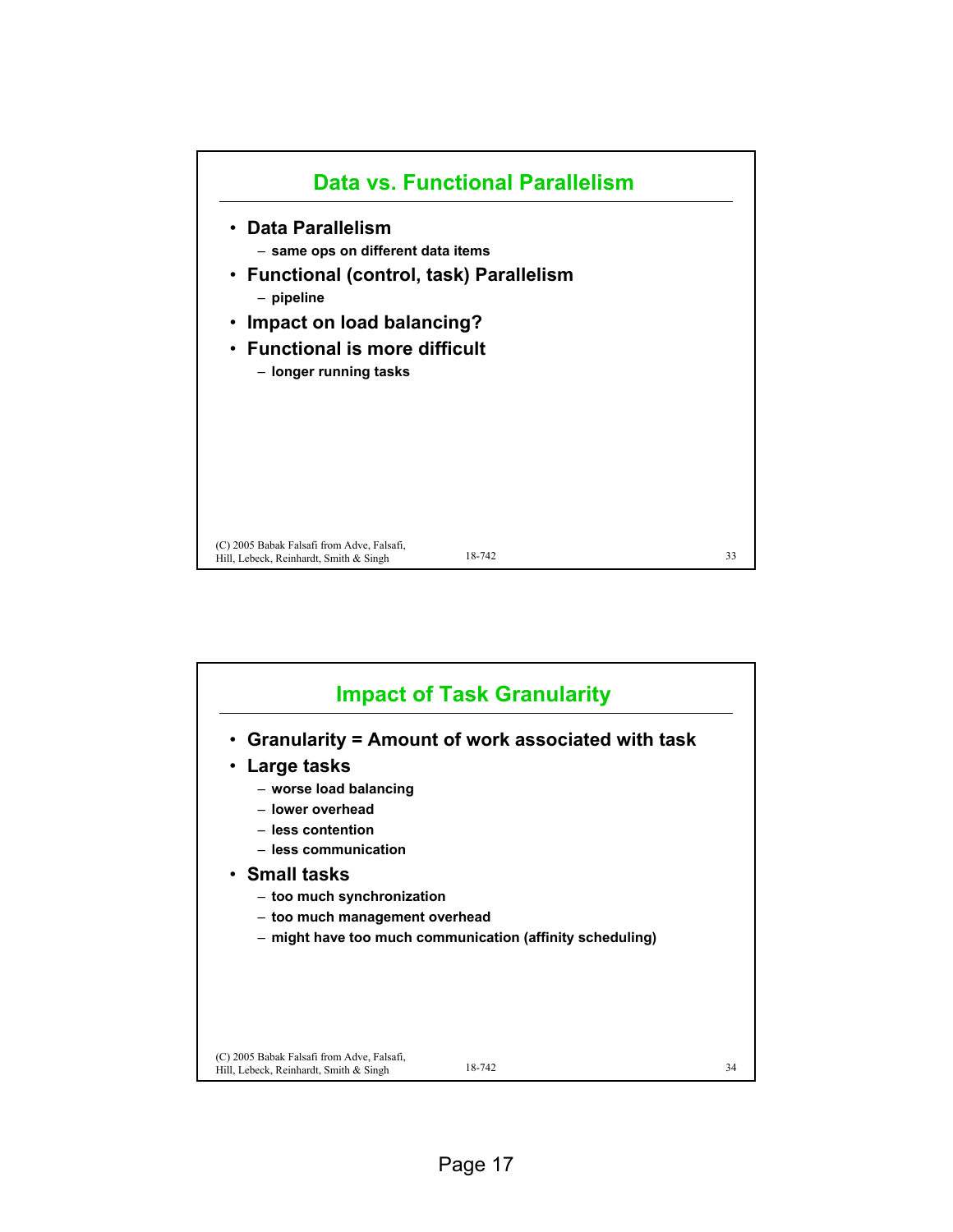